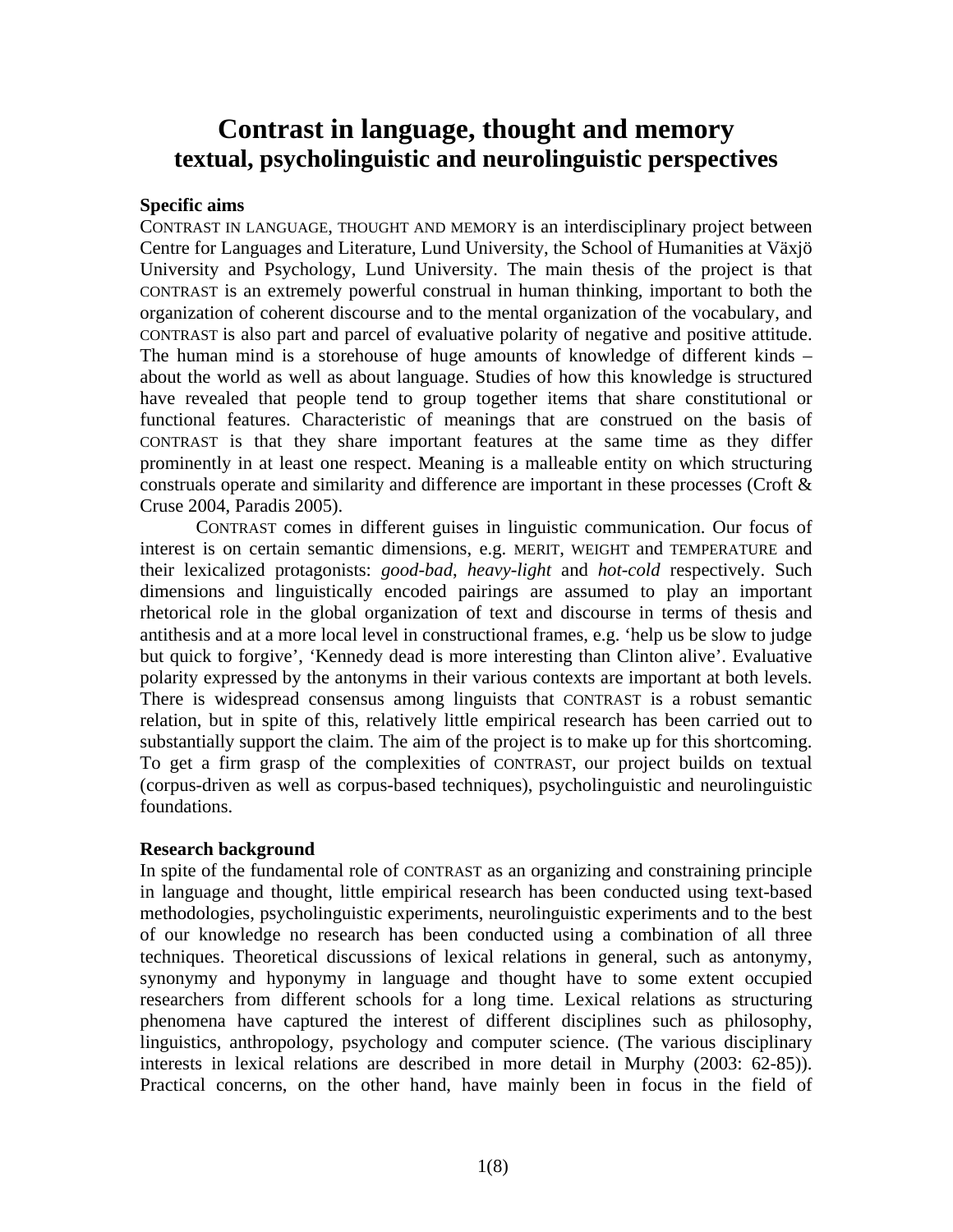lexicology, lexicography and computational applications, but this knowledge has not been widely spread.

One important aspect that has been a bone of contention concerns how lexical knowledge is represented in memory as well as whether the relations are lexical in nature, conceptual in nature, or both. Previous psycholinguistic studies highlight the tendency of antonyms to elicit one another (and not any other semantic opposites) in psychological tests such as free word associations and the faster speed at which canonical antonyms are identified as opposites (e.g. Becker 1980). However, this research is relatively old and new techniques and new corpus and experiment software have developed which has led to better results and more precise measurements. More recently, empirical studies of antonymy have been carried out by the members of 'The Comparative Lexical Relations Group<sup> $1$ </sup> that highlight the importance of lexico-semantic pairings for the construal of CONTRAST. Muehleisen (1997) has studied semantic range of antonyms and so has Willners (2001). Jones (2002) adopted a corpus-based discourse perspective of antonym pairs in set constructions. Paradis (1997, 2001) has studied antonymy in the context of degree modifiers. Jones & Murphy (2005) have investigated antonyms in child language. Paradis & Willners (2006a) have carried out experiments on antonymy and negation and antonymy in lexicography (2006b). Finally, Paradis et al. (in preparation) have carried out psycholinguistic experiments measuring degrees of antonym canonicity and Jones et al. (submitted) text-based studies using 'web-as-corpus', but a lot of work remains to be done.

#### **Theoretical framework**

As stated in the introduction, the purpose of the project is to show that CONTRAST is a powerful construal in language, thought and memory. English and Swedish will be the languages under investigation. The main corpora for retrieval of data will be the *British National Corpus* (BNC) and the *Parole* corpus respectively. In accordance with the Cognitive Semantics framework, we assume that meanings are conceptual in nature and construals of meaning in language are dependent on general cognitive structures and processes such as perception, reasoning and memory. Words take their meanings from the knowledge stored in memory through life experience. Meanings of words are context sensitive, and speakers and addressees readily make use of words in a highly flexible way. We propose that some of this flexibility emerges from strongly routinized linguistic structures such as canonical pairs of antonyms from which new readings are formed through metonymization and metaphorization. Paradoxically, the construal of CONTRAST is a vehicle for dynamicity at the same time as it is a constraint. CONTRAST promotes flexibility in that it may operate on all kinds of different meanings, while in the case of lexicalization of CONTRAST into canonical pairs, both linguistic preservation and dynamicity are at work.

## **Method and implementation**

 $\overline{a}$ 

At the time of writing, we have carried out textual and experimental investigations of 'goodness of antonymy' of seven dimensions: SPEED, MERIT, LUMINOSITY, STRENGTH, SIZE, WIDTH and THICKNESS, in English and Swedish (Paradis et.al., in preparation). We were intrigued by what distinguishes so-called canonical antonyms such as *good-bad*,

<span id="page-1-0"></span><sup>&</sup>lt;sup>1</sup> The Comparative Lexical Relations Group: <http://www.f.waseda.jp/vicky/complexica/index.html>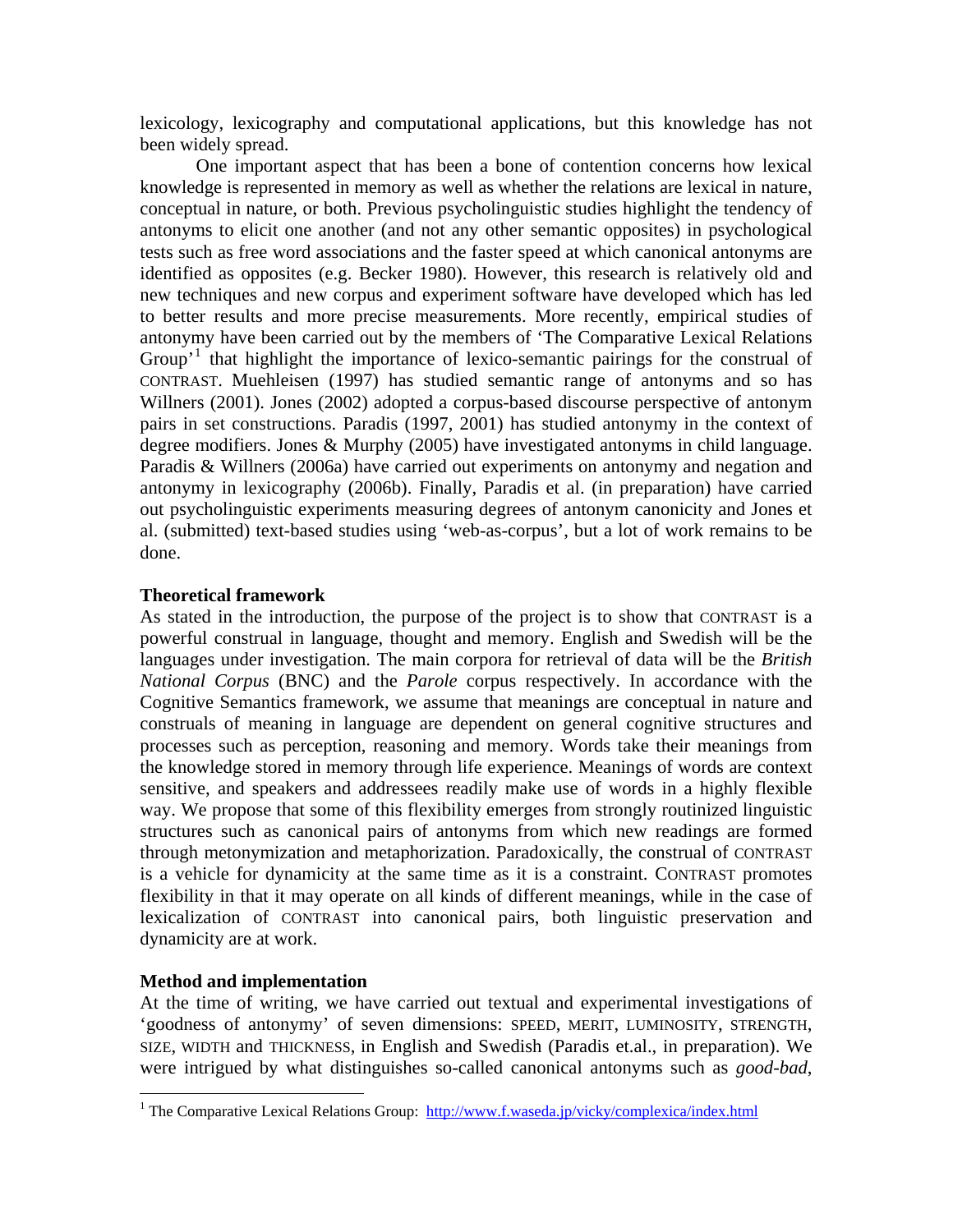*long-short* and *thin-thick* from other types of contrasts such as *cold-scorching*, *pale-dark*  and *speedy-slow*. The results point up a scale of more and less canonical antonyms. In this project, we will examine (at least) twenty-five abstract dimensions and their principal contrasting antonym pairs in English and Swedish, from textual, psycholinguistic and neurolinguistic perspectives. The twenty-five dimensions are AGE, APERTURE, BEAUTY, CORRECTNESS, EMOTION, EXISTENCE, FULLNESS, HARDNESS, HEIGHT, LUMINOSITY, MERIT, SHAPE, SIMILARITY, SIZE, SOUND, SPEED, STRENGTH, TASTE, TEMPERATURE, TEXTURE, THICKNESS, TRUTH, WEALTH, WEIGHT, and WIDTH. The dimensions are selected on the basis of previous research on dimensions of meaning (Dixon 1982, Paradis 2005).

The procedure is as follows: (i) to identify the pattern of canonicity of the twentyfive dimensions using corpus-driven methods, (ii) to measure the force of attraction of canonicity through lexical decision experiments and Event-Related Potential (ERP) measurements, (iii) to chart the polysemy patterns of test items (metonymization and metaphorization) and their propagation of evaluative use in discourse through corpusbased methods, and finally (iv) to test their disposition towards either positive or negative evaluative polarity using judgement experiments, Implicit Association Test (IAT) and ERP measurements.

## **(i) Patterns of canonicity in text**

Previous research has shown that antonyms co-occur in sentences significantly more often than chance would predict (Justeson & Katz 1991) and antonym pairs that we assume are perceived as canonical by native speakers co-occur more often than contextually restricted antonyms (Willners 2001). Willners & Holtsberg (2001) developed a computer program called *Coco* to calculate expected and observed sentential co-occurrences of words in a given set and their levels of probability. *Coco* was also designed to take sentence length variations into account which Justeson & Katz did not do. By using *Coco,* we will identify the most commonly co-occurring pairings in our corpora and, as in our previous studies, we will use the pairs obtained from the corpora for our psycholinguistic and neurolinguistic experiments. In order to cover different levels of strength of canonicity, we will select six of the pairs that co-occur sententially significantly at the level of  $10^{-4}$  from each dimension and use them as test items. The method is described in Paradis & Willners (forthcoming).

## **(ii) Canonicity: experimental approaches**

In our previous study of the seven dimensions, we supplemented the textual investigation with elicitation experiments and judgement experiments, using the data retrieved from the corpus as test items. The results of both experiments support our predictions that there is a scale of 'goodness of antonymy' in the sense that some antonyms are strongly routinized as form-meaning pairings, while others are not, at least not when no contextual clues were given. In this project we will perform two different types of experiments on the data set extracted from the corpora. We will perform both psycholinguistic lexical decision experiments in which we also control for time (which we did not do in our previous experiments) and we will perform neurolinguistic experiment to measure brain activity.

 Canonicity will be tested using the lexical-decision paradigm. In this paradigm, the task of the subjects is to make decisions about antonymy by pressing a button. The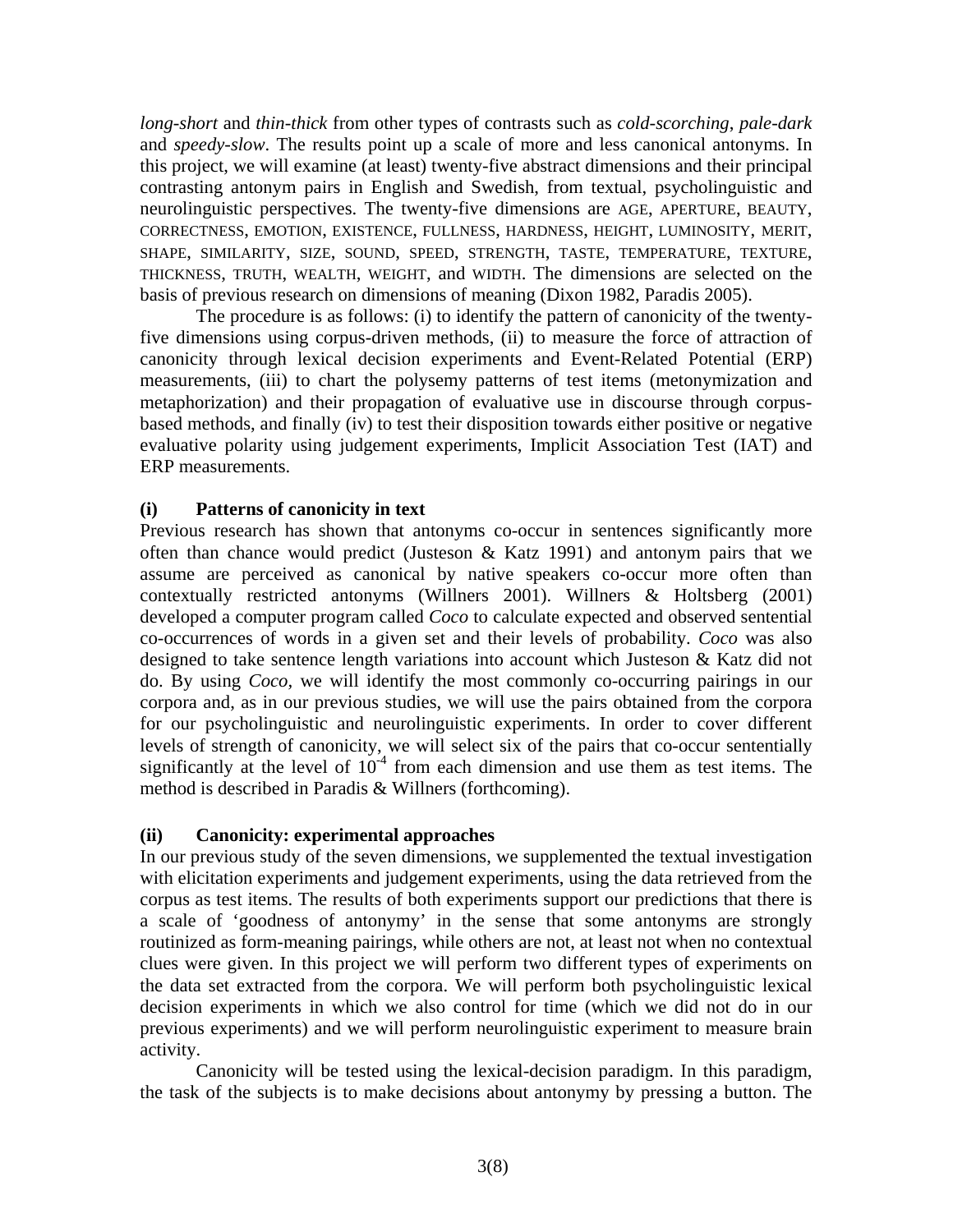contrasting words will be presented in pairs, a prime word and a target word. The instruction to the subjects is to press the Yes-button if the second word is an antonym of the first word, and the No-button if it is not. Canonical antonyms will alternate with noncanonical antonyms in the experiment. The prediction is that responses to canonical antonyms will be more accurate and faster than those to the less canonical ones. Both response times and error rates will be logged and analyzed.

Secondly, in order to further refine our analysis of CONTRAST and confirm our previous results, we will include electrophysiological responses to relevant stimuli. We will carry out a neurolinguistic ERP experiment, again on the same test set. Canonicity is assumed to have a brain and memory correlate in that strength of pairings of antonyms are likely to yield strong ERP effects. The N400 is an ERP component that is responsive to linguistic stimuli and has been shown to vary systematically with semantic relatedness. N400 has often been used to measure semantic integration and semantic expectation of words in a sentence context. Neural activity as expressed by ERPs makes it possible for us to compare the effect between expected and unexpected words, i.e. good vs. bad antonyms as well as unrelated pairings with and without context. Differences are shown as a negative deflection of the ERP around 400ms (300-500ms) after the expected stimulus. The amplitude of the N400 effect increases when stimuli are more difficult to integrate. For instance, in a context where an exotic plant is expected, 'pines' will induce a greater N400 effect than 'palms', but smaller than for 'tulips' (Kutas & Federmeier 2000), see Figure 1. Using Kutas' & Federmeier's figure as a template, we provide a graphic representation of the expected results from word pairs of varying canonicity, see Figure 2. The scaling is not intended to represent actual amplitude differences.



**Figure 1.** The influence of plausibility and memory organization on the N400 response to words in sentences, e.g. "They wanted to make the hotel look more like a tropical resort. So along the drive way they planted rows of…" Kutas and Fedemeier (2000: 466).

**Figure 2.** Sketched expected pattern of the ERP study, based on a figure from Kutas and Fedemeier (2000: 466). The curve for the unrelated word pairs has been added.

If antonymy is a continuum, we expect the N400 amplitude to covary with the degree of antonymy. In a first step, we will use a basic ERP-design with bins of stimulus pairs of strong, medium, and weak antonymy with at least 25 stimulus pairs in each bin. Subjects will be presented by a text prime that will be followed by a probe that varies in antonymy, and we expect a negative relationship between antonymy and N400 amplitude. Antonyms have previously been used as stimuli in ERP studies (Bentin 1987),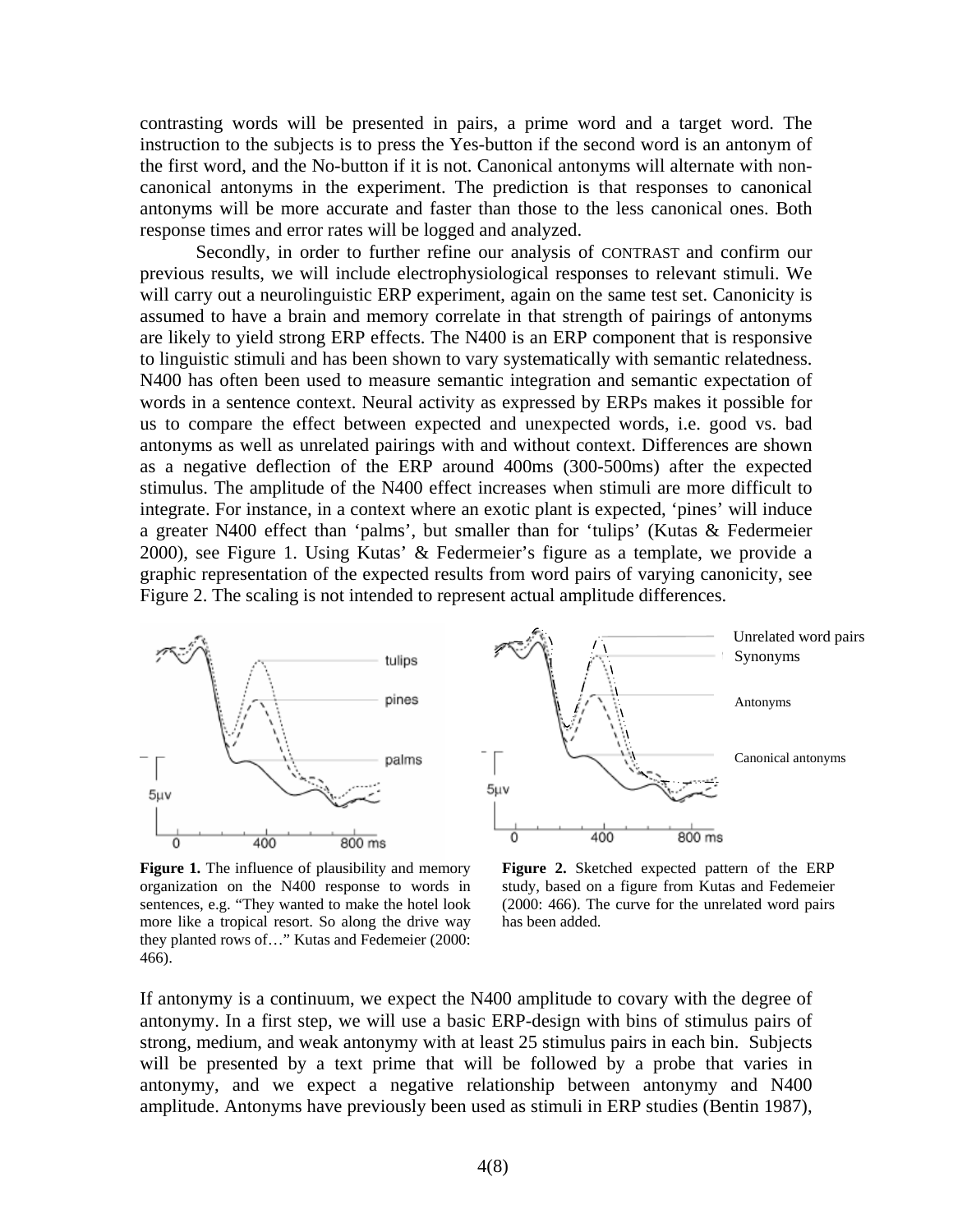but we question his method of data collection and his claim that there are as many as 80 strongly canonical antonym pairs. Our previous textual and psycholinguistic studies rather point in the direction that there is a continuum of antonym strength in language. We have therefore developed more rigorous principles of data collection before experiments can be reliably performed from a linguistic point of view.

### **(iii) Patterns of evaluative polarity in text**

We will investigate the polysemy patterns of the lexical items retrieved from the corpora, both individually and as pairings. We will examine their patterns of metonymization and metaphorization – as well as to what extent these patterns are symmetrical in the antonym pairings. For instance, the older use of *black coffee* has given rise to *white coffee*. In order to create a robust foundation for cross-linguistic comparison of lexico-semantic structure, the model of analysis that will be used is ontological in nature (Paradis 2005).

 Furthermore, we will investigate the underlying evaluative polarity of the members of the antonym pairs in context. The question we are asking is to what extent one of the members of the various parings promotes negativity in most contexts, while the other member promotes positive polarity. It is well-known that some lexicalized pairs are inherently evaluative such as *good-bad* and *happy-sad,* while others such as *quickslow*, *true-false*, *open-close* and *light-heavy* are more loosely associated with positive and negative readings, e.g. *slow to realize*, *slow to respond*, *slow to adapt vs*. *quick to spot*, *quick to prepare*, *quick to use*. The tendency and the governing principle seem to be that  $slow$  is negative and *quick* is positive.<sup>[2](#page-4-0)</sup> Our hypothesis is that evaluative polarity is most clearly propagated through the 'figurative' meaning. For instance, *light*-*heavy* constitute a strongly canonical pair of antonyms along the dimension of WEIGHT as evidenced through sentential co-occurrence in the BNC (Paradis & Willners forthcoming). The concrete reading of *heavy bag* as opposed to *light bag* may out of context be understood as a matter-of-fact expression about WEIGHT, but within context both of them may very well be either neutral, positive or negative. However, for some relatively common combinations evaluative polarity is part of the combination itself, e.g. *heavy smoker* has a negative ring and *light food* a positive one. We thus propose that *heavy* is more often used in combinations where negativity is involved, while the reverse is true of *light*, and this is particularly clear in 'figurative' uses of expressions such as *heavy smoker* 'unhealthy degree of smoking', *light food* 'lightness is elegant', *heavy book* 'hard to read', *light work* 'is pleasurable'. There are of course also certain contexts where a lot of WEIGHT is positive. For instance, in the context of power as in *a heavy politician, heavy* is positive. Positive attitude is invoked in certain contexts and we will investigate what those contexts are. Like conventionalized metonymization and metaphorization, attitudinal overtones are ubiquitous at the same time as people are largely unaware of them, unless they are explicitly brought to a head.

#### **(iv) Evaluative polarity: experimental approaches**

 $\overline{a}$ 

In the pshycholinguistic experiment, evaluative polarity will be investigated by means of test sentences in which an adjective is used in either a concrete context, e.g. *a heavy bag*, or a metaphorical context, e.g. *a heavy sorrow*. Subjects will be asked to rate the

<span id="page-4-0"></span><sup>&</sup>lt;sup>2</sup> Cultural and social aspects will of course play an important role in the research on evaluative polarity, both in the corpus part and in the experimental part.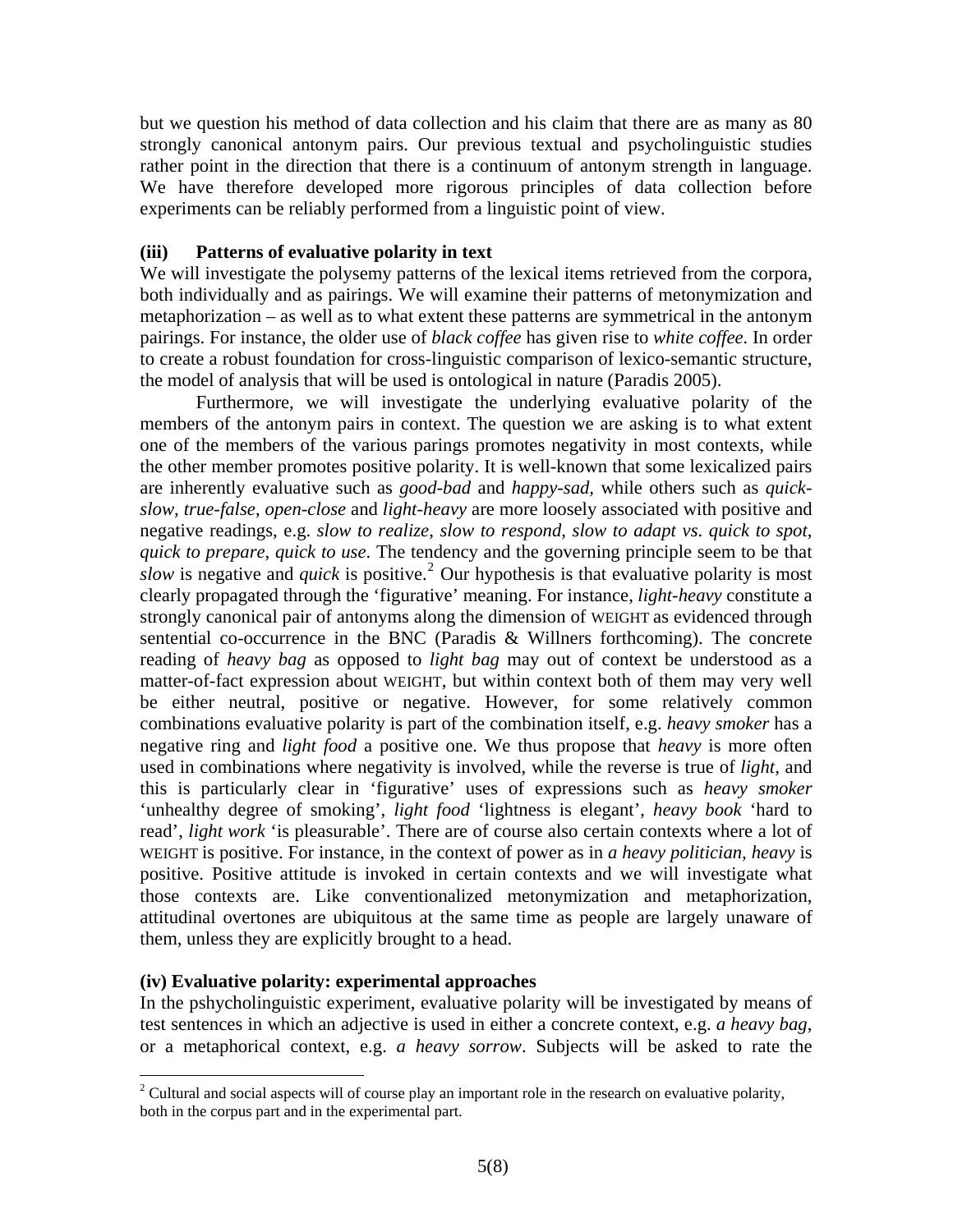adjectives in the sentences on a seven-point scale ranging from negative to positive. The results will show how much the judgements of the subjects agree on an adjective, and how context influences evaluative polarity.

We will then adopt the Implicit Association Test (IAT), in which subjects learn to associate two buttons with different adjectives, two for each button, e.g. one button with *good* and *light* and the other button with *bad* and *heavy*. Subjects will then be asked to classify other word, using either of the four adjectives. We predict that 'polarity synonyms', e.g. *good* and *light*, are easily associated with one another and the task is performed faster than adjectives that are not 'polarity synonyms', e.g. *good* and *heavy*. The IAT is described in detail in Nosek, Greenwald & Banaji (2005).

In the neurolinguistic part, we will set up a three-factor experiment in order to test the effect of metaphorical evaluative associations on the N400 amplitude. The factors are polarity, 'literal-figurative', and congruency. Stimuli will be presented as text. Stimulus examples 1-4 below are all metaphorical. Examples 2 and 3 are congruent in the sense that the metaphorical use of the TEMPERATURE dimension agrees with our everyday understanding of the concepts MURDERER and MOTHER. Examples 1 and 4 are incongruent. Congruent and incongruent stimuli will be used for both poles of an evaluative dimension, e.g. *warm*-*cold*, to allow analysis of any possible asymmetrical effects, i.e. that one pole has a stronger effect than the other. Our predictions are that incongruent combinations such as 1, 4, and 6 will generate higher amplitudes in the N400 window than congruent combinations. We do not predict any asymmetrical effects. Sentences using concrete examples of the dimensions, such as 5-8, below, will be presented as control conditions. This will give us a baseline for estimation of incongruency effects related to the evaluative dimension. In this case, we expect larger N400s to 5 and 7, as compared to 6 and 8.

- 1. The murderer is a warm person
- 2. The murderer is a cold person
- 3. The mother is a warm person
- 4. The mother is a cold person
- 5. Coffee is a warm drink
- 6. Coffee is a cold drink
- 7. Ice tea is a cold drink
- 8. Ice tea is a warm drink

## **PhD projects**

Two doctoral students form part of the project and will both be jointly supervised by Paradis and Willners. Their topics concern antonymic adverbials along the same dimensions of meaning as the adjectives, e.g. *slowly-quickly*. These adverbial studies will make use of the same methodological principles as the ones outlined for the adjectives. While the study of antonymic adjectives will increase our knowledge of nominal semantics, the adverbial counterpart will increase our knowledge of verb semantics and make comparisons between these two main types of meaning construals possible with respect to this particular field of research. **PhD project 1:** Roy Liddle, Växjö University (2009-2010). Liddle is currently financed for two years, 2007-2008, by the Wallenberg foundation and working on Dimensional adverbials with –*ly* and zero suffixes. **PhD project 2:** Simone Löhndorf, Lund University (2008-2011). Dimensional adverbials in text and discourse.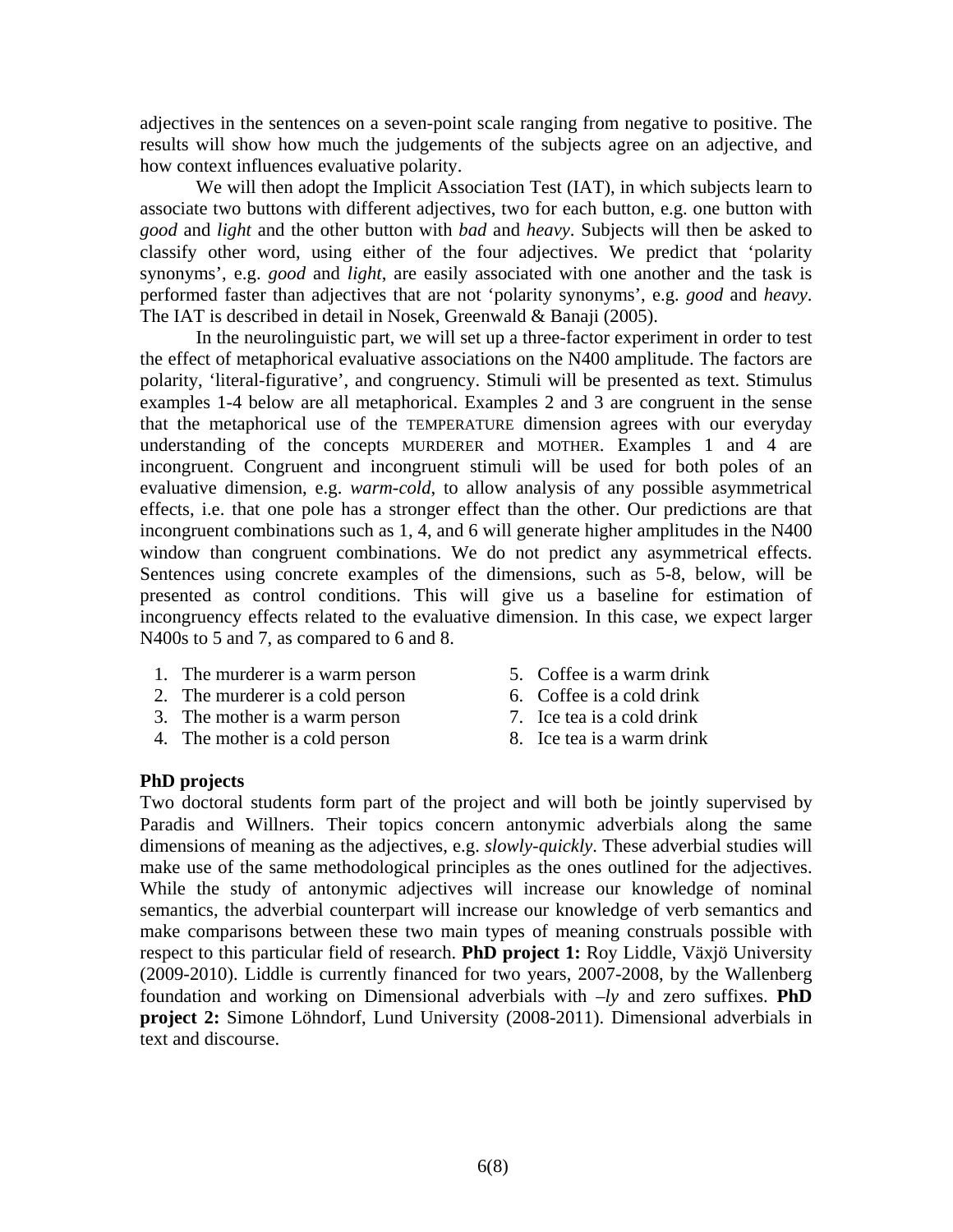## **Significance**

This research is important for any theory of mental models. It is also of great importance to language technological applications such as further development of semantic webs (e.g. Gärdenfors 2004), lexicology (e.g. Cruse et al. 2002, 2005), applied linguistics (e.g. Tomasello 2003) and cross-linguistic lexical typology (e.g. Koptjevskaja-Tamm forthcoming). Last but not least, we want to emphasize the importance of this kind of interdisciplinary research from a methodological point of view. Research on language and cognition calls for evidence from different sources and cross-fertilization of scientific techniques.

## **International collaboration**

Paradis and Willners have studied antonymy from various perspectives using a variety of methods for more than a decade and both are at the international forefront of antonymy research and members of 'The Comparative Lexical Relations Group' ([http://www.f.waseda.jp/vicky/complexica/index.html\)](http://www.f.waseda.jp/vicky/complexica/index.html).

## **Equipment**

The Centre for Languages and Literature at Lund provides us with the state-of-the-art equipment and expertise for carrying out experiments and corpus investigations (<http://www.sol.lu.se/humlab>). No ethical considerations are necessary for our experiments since they do not involve information about the participants.

## **Project management and ethical considerations**

The project members, including the doctoral students, will work closely together as a research group. Caroline Willners and Carita Paradis will work together on all parts of the project on a pro rata basis. Joost van de Weijer will mainly be responsible for the statistical analysis of the experiments and corpus investigations and for the design of the psycholinguistic experiments. Magnus Lindgren will be responsible for the neurolinguistic experiments.

|                                                                                                              | Textual study                                                                        | Neurolinguistic study      | Psycholinguistic study           |
|--------------------------------------------------------------------------------------------------------------|--------------------------------------------------------------------------------------|----------------------------|----------------------------------|
| 2008                                                                                                         | Reading.                                                                             | Reading.                   | Preparing test material based on |
|                                                                                                              | Corpus data collection:                                                              | Preparing test material    | the textual data.                |
|                                                                                                              | concordances from BNC and                                                            | based on the textual data. |                                  |
|                                                                                                              | Parole. Database design and                                                          |                            |                                  |
|                                                                                                              | categorization for semantic                                                          |                            |                                  |
|                                                                                                              | tagset. Tagging of data.                                                             |                            |                                  |
|                                                                                                              | Double-checking the tagging.                                                         |                            |                                  |
| Dissemination: Writing papers on semantic categorization and tagging. Conferences                            |                                                                                      |                            |                                  |
| 2009                                                                                                         | Semantic and statistical                                                             | Design of experiments and  | Reading.                         |
|                                                                                                              | analysis of the textual data.                                                        | implementation. Data       | Design of experiments and        |
|                                                                                                              |                                                                                      | collection.                | implementation. Data collection. |
| Dissemination: Writing papers on the results of the textual analysis. Conferences.                           |                                                                                      |                            |                                  |
| 2010                                                                                                         |                                                                                      | Data analysis.             | Data analysis.                   |
| Dissemination: Writing papers on the results of the neurolinguistic analysis as well as the psycholinguistic |                                                                                      |                            |                                  |
| analysis. Conferences.                                                                                       |                                                                                      |                            |                                  |
| 2011                                                                                                         | Comparing the textual studies with the psycholinguistic and neurolinguistic studies. |                            |                                  |